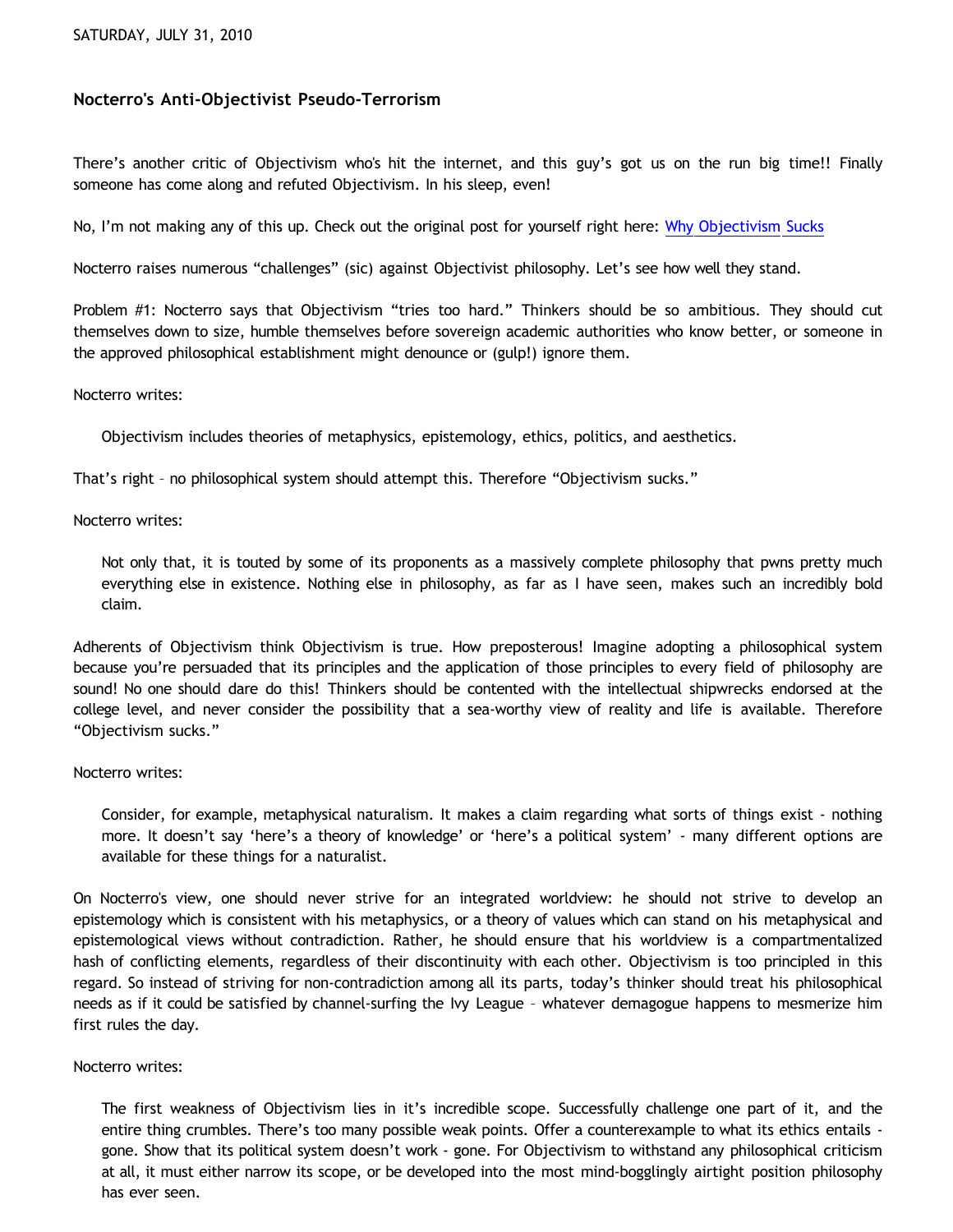I've seen dozens and dozens of attempts to uncover any of the "many possible weak points" which Nocterro tells us afflict Objectivism. Unfortunately, almost all of them suffer from the very deficiency which characterizes Nocterro's rant from beginning to end: a profound lack of firsthand familiarity with what Objectivism actually teaches. A telltale sign in Nocterro's case is a complete absence of quotations from Objectivist sources. That alone ensures that he's at a disadvantage. Additionally, he does not even interact with anything that Objectivism teaches through secondhand sources; he doesn't address anything that Objectivism teaches. Objectivism's great sin, in Nocterro's mind, is that it academic philosophers do not, for whatever reason (critics love to insert their own list of complaints here), take it seriously. If the preferred group doesn't take it seriously, then only a moron would take it seriously. This is how party insiders take care of their own. Nocterro is welcome to it.

Problem #2: Objectivism "has virtually no support in the modern-day philosophical community." Never mind the fact that Objectivism never needed or asked for support in the modern-day philosophical community. They have their own problems (just look at today's global mess), and Objectivism is more than happy to make a clean break from them.

Nocterro writes:

I suspect the first objection to this point will be something along the lines of "So? All those other philosophers are wrong!"

Preposterous! All those philosophers have Ph.D.s! How could they possibly be wrong on anything? By the way, who are these folks? Oh yes, they remain unnamed. Nocterro has so much confidence in them that he doesn't name one of them. Apparently they're all supposed to be infallible thinkers whose views are to be accepted unquestionably. Otherwise, if you dispute what they say, Nocterro will accuse you of "wonkyness." And nobody wants that!

Nocterro writes:

But consider this - there's something else that A) Doesn't have any support in the relevant community, and B) would have at least a moderate level of support if it were even plausibly true. So, what is this mysterious thing that's analogous to Objectivism?

Only one other thing? What is that one other thing?

Nocterro writes:

Young-earth creationism.

Ah, guilt by superficial association. Nocterro would have us believe that everything that finds "backing" in "the relevant community" is perfectly sound and rational. That same community is what has given us the welfare state we now live in.

Now Nocterro ridicules the idea that Objectivism's critics might be dishonest. And yet here he puts Objectivism on the same level of "Young-earth Creationism." It should not be difficult for anyone with firsthand familiarity with Objectivism and any form of creationism to see the crass dishonesty in this. Nocterro inadvertently offers himself as confirmation of the suspicion of dishonesty (perhaps he thinks no one could ever be dishonest).

Nocterro writes:

YECism, like Objectivism, has little to no backing in the relevant community (science to Objectivism's philosophy).

Is Nocterro saying that Objectivism has no confirming basis in the sciences? Clearly he's not familiar with the work of David Kelley, Harry Binswanger, David Harriman and numerous others who have done their homework in this regard.

Nocterro writes:

Why is this? I think the most likely explanation is that the experts just don't think it's strong enough to be taken seriously, and thus dismiss it.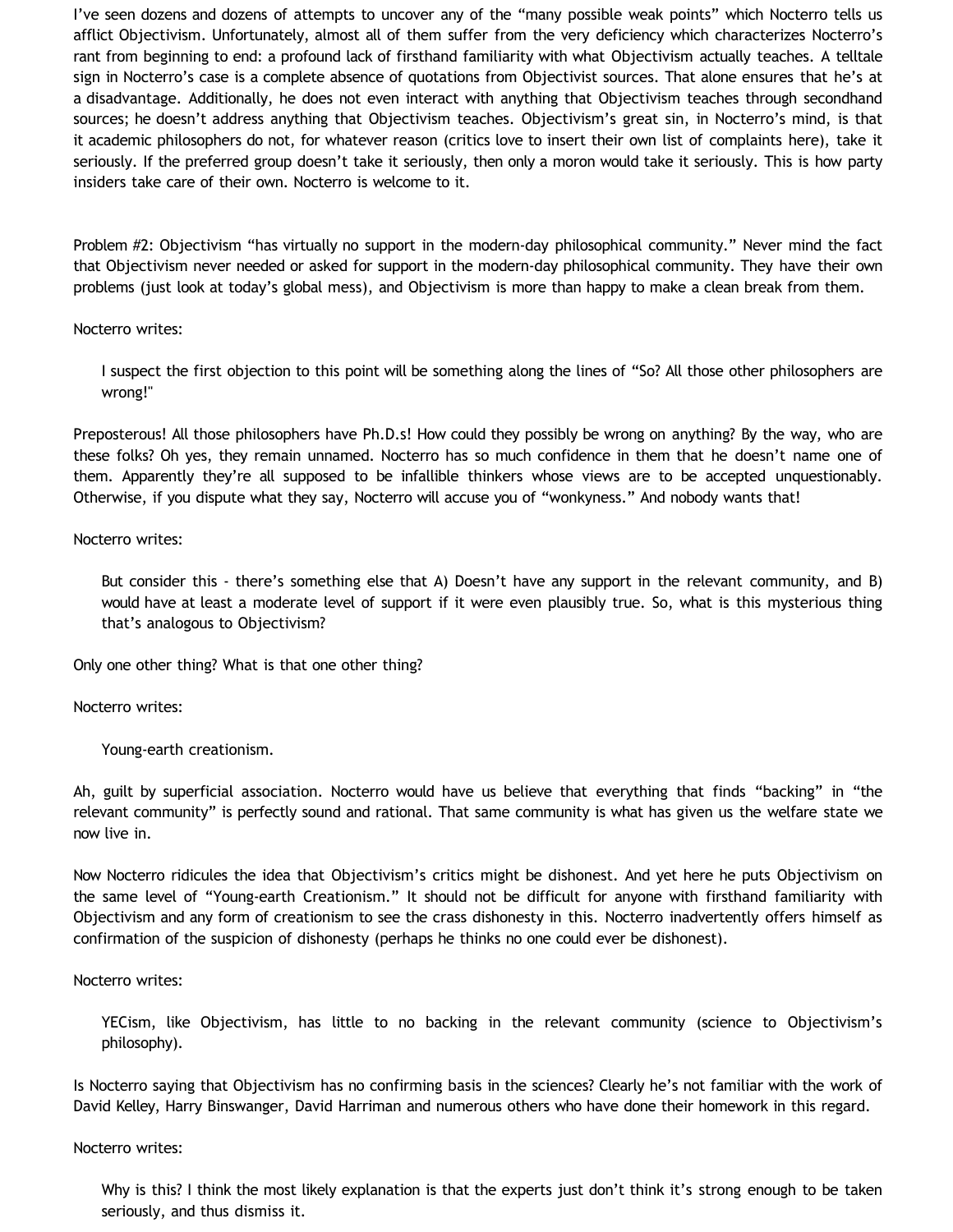Yes, the high school clique of modern academia do tend to move in unison on many matters. No one wants to "stick his neck out." If others in the academic establishment aren't taking it seriously, then by all means, don't touch it with a ten foot pole. You might lose tenure! You might lose your prime parking space. You might miss out on ice cream on Friday afternoons!

But where are the academic papers which present these devastating critiques of Objectivism? Oh, that's right, the academics won't give Objectivism the time of day. So if they denounce Objectivism, they may be doing so out of utter ignorance of what it teaches. Of course, this does not concern Nocterro. All that matters to him is that he does not find an entry on the issue of metaphysical primacy in Blackwell's Companion to Philosophy or discussion of the hierarchical nature of knowledge in his introductory philosophy course in college. If it's not taught in these infallible and omniscient sources, then only a kook would take them seriously.

Meanwhile, in response to Nocterro's gratuitously uninformed rant against Objectivism, Gil S., another forum member, gave his glowing thumbs up response, saying he "couldn't agree more" with what Nocterro has posted, and pointed to a [diatribe](http://maverickphilosopher.typepad.com/maverick_philosopher/2009/01/is-ayn-rand-a-good-philosopher-rand-on-the-primacy-of-existence.html) by none other than "the Maverick Philosopher." We've already seen examples of the kind of "rigor" one can expect from this inbred party-liner in examining Objectivism (see [here](http://katholon.com/Vallicella.htm)).

#### Nocterro writes:

It's a sad truth that there are many ideas posited that really aren't worth taking seriously - see Jesus as myth, moon landing hoax, and 9/11 truthers.

So play it safe – don't affirm any new ideas and bury your head in the crowd. If you propose an idea of your own, you might be shunned by the academic community, and for the secondhander that's a fate worse than death.

Nocterro gives his recommendation:

We probably shouldn't even be addressing these things - they should be ignored, or in the case of those that are immoral as well as silly (such as holocaust denial), ridiculed.

So far, it's wholly evident that Nocterro has done precisely this in regard to Objectivism: he's ignored it completely, demonstrating no informed familiarity with what it teaches, and showing more concern for the fact that academics joined at the click of the heel don't like it than for interacting with its teachings intelligibly.

Nocterro writes:

Objectivism is almost certainly one of these - it's an idea that's been around for awhile, so the relevant experts have had a chance to look at it.

But have they? Where are the peer-reviewed papers criticizing Objectivism, tearing it apart to shreds?

Nocterro writes:

Very, very few accept it.

How many have even examined it? Nocterro gives the impression that they're all intimately familiar with Objectivism. My experience has confirmed quite the opposite in fact. Notice how unfamiliar Nocterro himself is.

Nocterro continues:

It's certainly not "mainstream".

I don't know of any Objectivist who has ever claimed that Objectivist is "mainstream."

Nocterro writes:

Not only that, there's also the issue of conspiracy. What I mean by this is that to hold that Objectivism is philosophically tenable, one must posit the bizarre notion that almost every professional in the relevant field is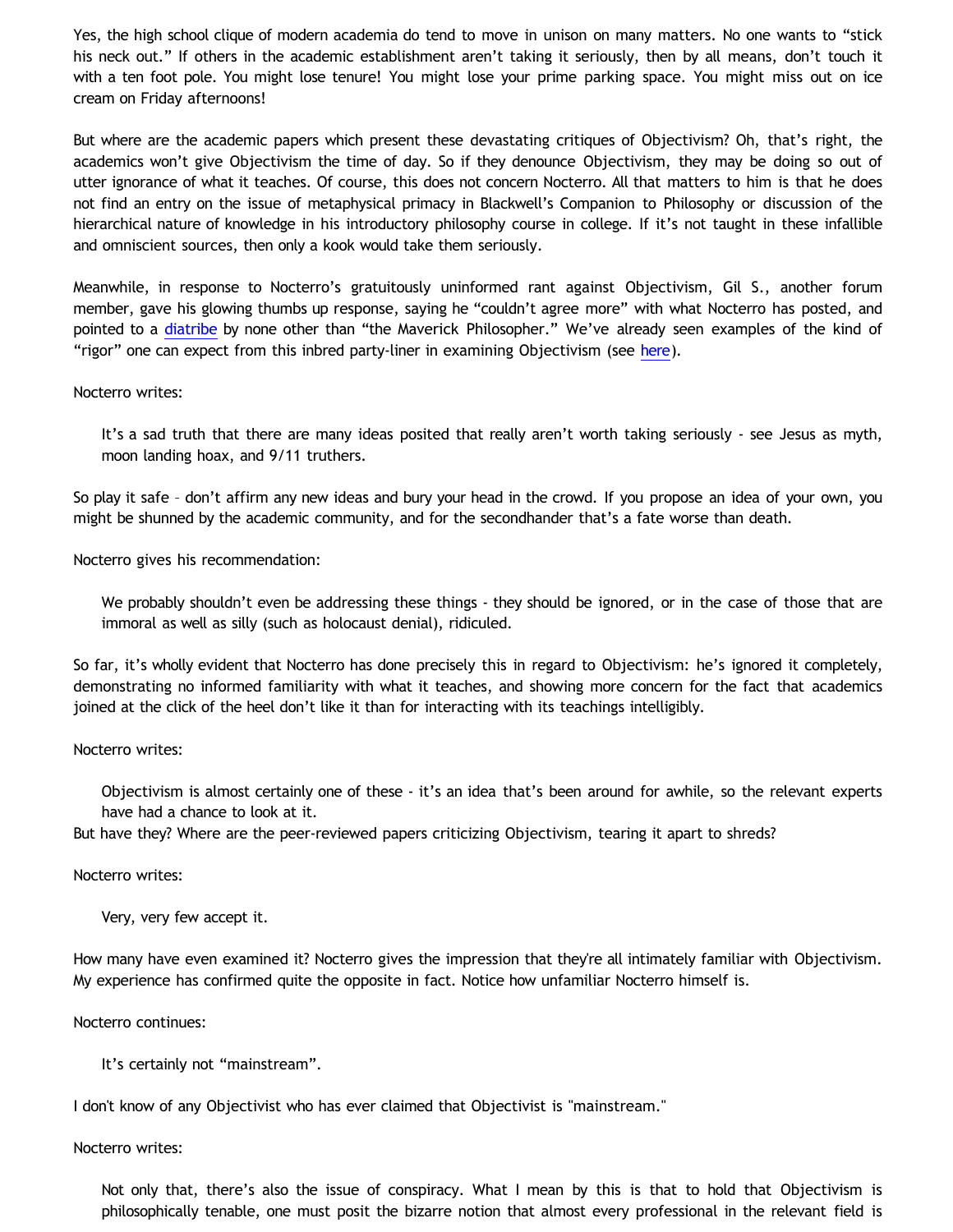either dishonest, or mistaken, in rejecting it.

It could be that they're just not informed about what Objectivism actually teaches. Nocterro is a case in point. He doesn't quote anything from Objectivist sources to make his points. His goal is simply to malign Objectivism, not to criticize what it teaches, and he does this (as has already been seen up to this point) in a manner that only a high-schooler would appreciate.

Nocterro:

So, you may ask, why am I addressing Objectivism? Simple: I'm an insomniac, and I'm bored at the moment.

Is that really why? Is Nocterro really being honest here?

Problem #3: In the next section, titled "Wonkyness," Nocterro identifies his standard of measure:

"What", you may ask, "is wonkyness?" Wonkyness is a measure of the amount of phrases that some idea employs that seem to be meaningless in the field of study of which the idea is a part. For example, the Intelligent Design crows commonly cites "complex specified information" or "specified complexity" as evidence. However, these terms don't mean much to either biologists or information theorists. So, Intelligent Design has a certain level of wonkyness.

Since Nocterro styles "wonkyness" as "a measure" of something, what are the degrees by which that measurement is meted? Perhaps we could call it the "wonk." Nocterro cites as an example theistic creationism in its latest garb, "Intelligent Design." Nocterro does not indicate how many "wonks" can be calculated in examining Intelligent Design, but I'm sure he'd agree it is many. But notice how Nocterro thinks this system of measurement can be reliably applied: by going outside a system and seeing if that system's terminology has any meaning to those who may very well be completely unfamiliar with the specifics of the system in question. The method of measurement he prefers makes no guarantee that those consulted will have the familiarity needed to generate a reliable wonk rating, nor does it seem to allow for an internal critique of the system in question. Also, it invites subjectivism since it provides no standard for determining the suitability of consultants. It's essentially a method of surveying others' opinions, a common theme in Nocterro's remarks about Objectivism. Of course, if you ask an accounting expert about metallurgical terminology, you may find that metallurgy's terms "don't mean much" to the accountant. Therefore, according to Nocterro's standard, metallurgy must have a certain level of wonkyness.

In applying this system of measurement to Rand's philosophy, Nocterro ignores the fact that Rand was often careful to explain her terms, especially terms that are key to her system's essential principles. She not only gave her own definitions (and that in itself bothered a lot of folks – how dare she!), she developed those definitions in accordance to her own theory of definition (a major component of her theory of concepts). Moreover, the system she developed applied those definitions consistently. Perhaps this annoys folks like Nocterro as well. After all, Nocterro thinks it's wrong to develop a comprehensive view of life and reality that is integrated without contradiction. We learned this in his opening statement.

### Nocterro writes:

Now, back to Objectivism. One example I've seen cited in discussion regarding Objectivism is 'the hierarchial nature of knowledge'. I've not seen this idea in any literature in the field of Epistemology that I can recall, and I've only seen it (briefly) explained once (here: [http://tinyurl.com/27w5mnf\).](http://tinyurl.com/27w5mnf).)

That's right: Nocterro's never seen this idea before (he's been learning about philosophy from under a rock apparently), so it can't possibly have any merit to it. Therefore, "Objectivism sucks." Nocterro's "rigor," wit and wisdom are simply amazing! He should run for president – he'd fit right in with the Washington crowd.

You will notice that Nocterro linked to [this article](http://www.importanceofphilosophy.com/Epistemology_HierarchicalKnowledge.html) on the [Importance of Philosophy](http://www.importanceofphilosophy.com/) website. Nocterro is thus aware of a source where he can go to get some introductory information on the idea. But he does not tell us why it "sucks" or why it makes Objectivism "suck." Again, he just tells us that this idea is new to him. Perhaps he thinks it's a bad idea because of this.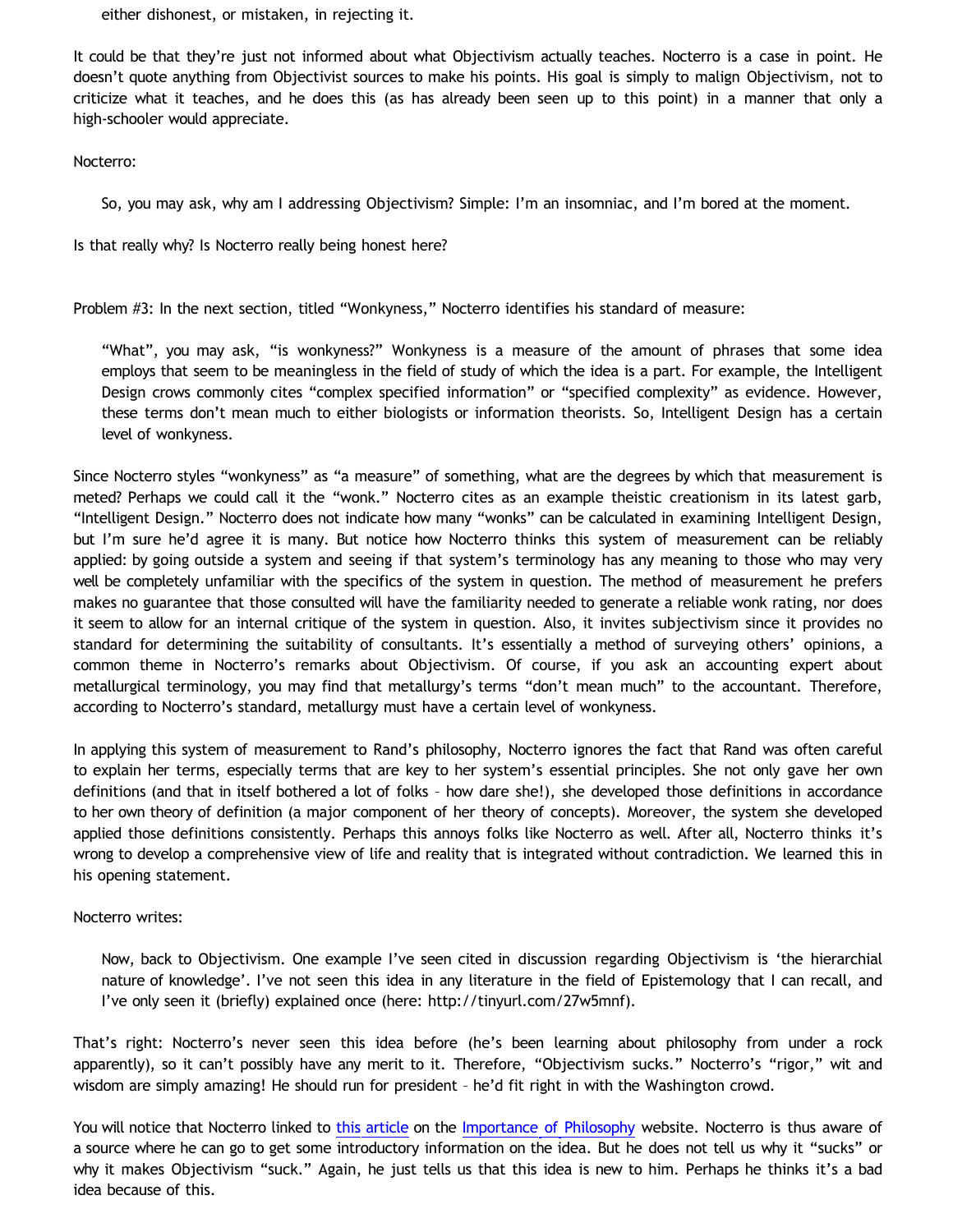#### Nocterro writes:

Another example of wonkyness is the 'fallacy of the stolen concept'. A search for "stolen concept" on <http://www.logicalfallacies.info/> returns no results. The only mention of this fallacy I can find on the Stanford Encyclopedia of Philosophy is on the Ayn Rand page.

So Nocterro must mean that, since he cannot find information about the fallacy of the stolen concept on the one website he's checked, a stolen concept can't possibly be a real fallacy. Go ahead and affirm the validity of geometry while denying the truth of basic number theory, of measurement, of addition, subtraction, multiplication, division, square roots, Pi, etc.

Of course, some critics of Objectivism have insisted that Rand's identification of the fallacy of the stolen concept is nothing new (though they have a really hard time pointing to a prior thinker who identifies it explicitly). Those same critics agree that it is a fallacy, but want to deny Rand any credit for discovering it. Nocterro pretty much put a capper on that one, all by citing a single source!

# Nocterro writes:

There are most likely many other examples of wonkyness in Rand's work; however to page through "The Fountainhead" and "Atlas Shrugged" looking for them is a bit more than I can bear.

Oh, but those examples of "wonkyness" are there, Nocterro assures us. He can't produce any for us, even though they're on every page of Rand's novels. Just take Nocterro's word for it. He's shown himself to be really informed expert on Objectivism so far, hasn't he?

# Nocterro writes:

In any case, it's apparent that at least these two ideas, upon which Objectivism seems to depend entirely, are in fact examples of wonkyness.

Now here's something worse than "wonkyness": Nocterro thinks that Objectivism depends entirely on 1) the idea that knowledge has a hierarchical structure, and 2) the identification of the fallacy of the stolen concept. Nothing about a theory of perception, a theory of concepts, axioms, the issue of metaphysical primacy, unit economy, a theory of entities, and all the other things that we'd apparently be mistakenly led to think are involved in informing the fundamentals of Objectivist philosophy were we to go by Objectivist sources.

Nocterro seems to put no limit on how far he can embarrass himself:

Now, you might ask: isn't the idea of wonkyness itself an example of wonkyness? Well, no. Wonkyness, far from being some sort of logical or metaphysical core of this critique, is merely a name, or label I've given to ideas which are not employed in a relevant field. You can call it whatever you like - the idea behind it is that sometimes people have no clue what they're talking about.

As if Nocterro's shown himself to be a real expert on the matter that he's been talking about.

In a section titled "Final Thoughts," Nocterro writes:

Before I get a slew of comments from Objectivists attempting to defend their pet theory, I'd just like to point out one thing. This is not entitled "why Objectivism is false" or "why Objectivism fails"; but "why Objectivism sucks". I am well aware that I have only indirectly critiqued what Objectivism actually posits. I have not addressed, for example, ethical egoism, or the relationship between consciousness and objects. However, I don't really see a need to.

Exactly: not only has Nocterro failed into interact with what Objectivism actually teaches, he knowingly has failed to do so, and doesn't think it's necessary to do so. It's more likely the case that he wouldn't stand a chance had he attempted a more "rigorous" examination of Objectivism (academics are always patting each other on the back for their "rigor").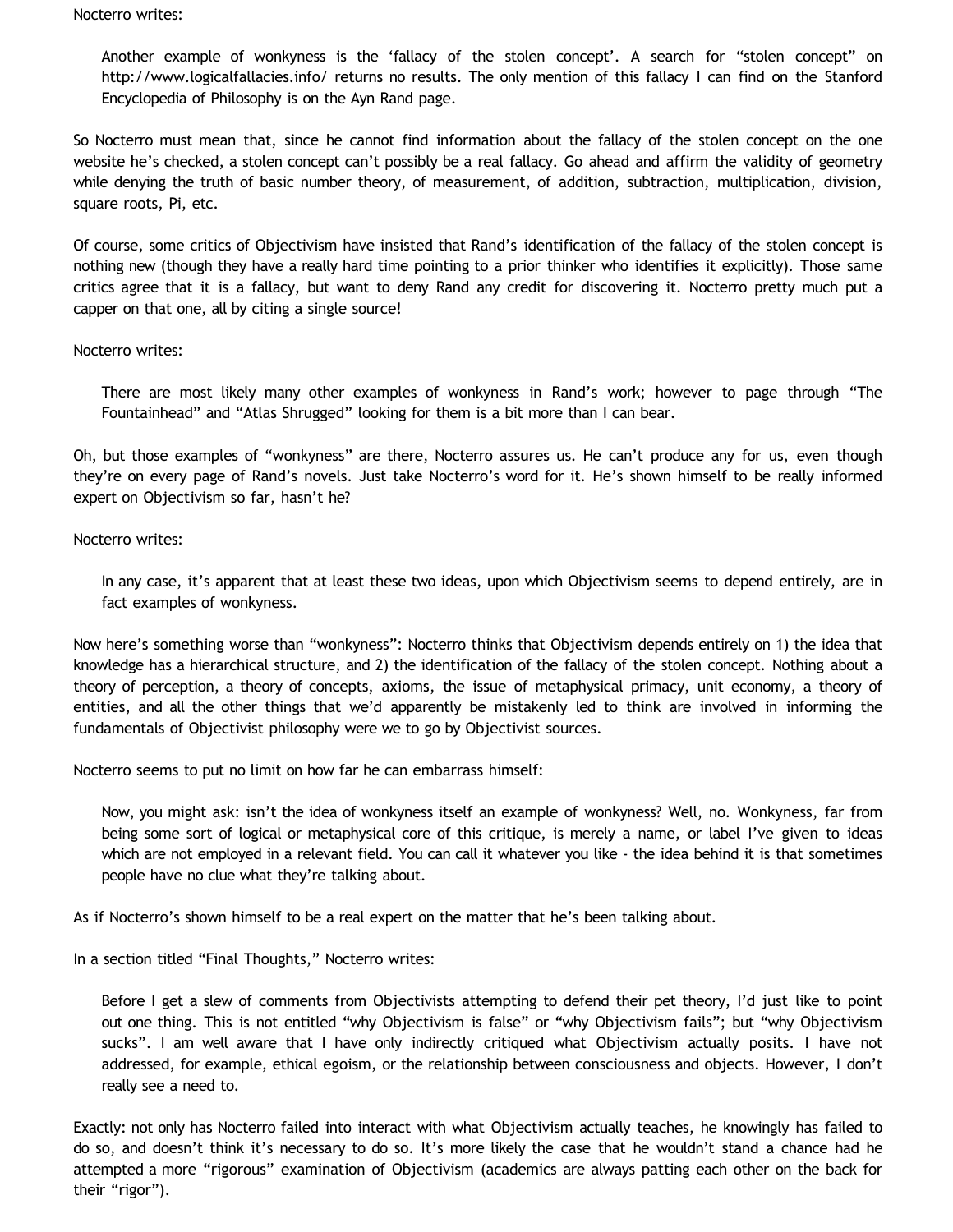#### Nocterro writes:

Objectivists, like others who have "dogmas" (YECs, Mormons, etc.) will most likely never give up this philosophy - at least not because of any argument against it.

Perhaps this is what's behind Nocterro's resentment against Objectivism – it has a loyal following. And if "argument against" Objectivism is what Nocterro has presented in "only indirectly critique[ing] what Objectivism actually posits," guess again. He hasn't even done that. Really, he's simply given us an opportunity to be entertained.

### Nocterro writes:

Rather, like the other aforementioned groups, they must come to realize it is untenable on their own.

If "critiques" like Nocterro's are the worst that are available (and I've seen many attempts which were actually serious), then if there really is something wrong with Objectivism, we certainly will not learn what it is from Nocterro.

# Nocterro writes:

This post was written because I was bored, and for anyone considering studying Objectivism to see whether it's a decent idea.

Nocterro wants his readers to think that he wrote his pile of slander because he was bored, as this would give the impression that it takes little effort to challenge Objectivism. And though it's true that his spew indicates that he's put precious little effort into examining Objectivism (has he shown that any one thing which Objectivism teaches is false? Not that I can see), someone who is truly interested in determining whether Objectivism is "a decent idea" or not would do better to examine Objectivism from its own sources rather than through third-hand and fourth-rate displays of uninformed naysaying that Nocterro serves up.

So there you have it: another devastating critique of Objectivism without one quotation from an Objectivist source modeling extravagance of attitude and scarcity of content. It all goes to confirm what I've said before: the only alternative to Objectivism is some form of subjectivism. For Nocterro, Objectivism "sucks" because his crowd is either ignorant of it, they don't like it, or they resented Rand for daring to speak on philosophical matters without their approval. And while we can point to the results of the academic establishment's ideas put into action (national stagnation, welfare statism, government confiscation of wealth, collectivization of "the masses," the sacrifice of the individual to the in-crowd's designs, genocidal pogroms, etc.), Nocterro cannot point to anything like this that has come about as a result of Objectivism. Objectivism provides a defense of human reason and individual liberty. It is therefore to be denounced, ridiculed, vilified and condemned by the establishment community, as reason and liberty are direct threats to their self-enthronement.

Like many secular critics of Objectivism, Nocterro gives no indication of what he considers a worthy alternative to Objectivism. Though it's clear that any alternative must bear the academic community's inbred stamp of approval. His profile identifies him as a "deist," which tells us that whatever specifics his worldview affirms, he grants metaphysical primacy to consciousness at least insofar as his deism is concerned. But deists are a mixed bag when it comes to other things that they endorse. Deism has no inherent theory of concepts (in fact, Nocterro seems to think that talk of concepts is "meaningless" – a stolen concept if there ever were one), no inherent view of morality, of politics, etc.

Also, just as theists who seek to rescue their god from the problem of evil tell us about themselves, Nocterro's tirade against Objectivism is more autobiographical than anything else: his laziness as a thinker is conspicuous, he writes in a state of drowsiness , he shirks the responsibility of honest interaction, he comes across as so preoccupied with his own bitterness against Objectivism that it's clear that his attitude will probably get in the way of any learning he's capable of for quite some time. He also tells us that he prefers the safety of anonymous numbers, as if the consensus of an anonymous group who presumably agree with everything he says were the key to unlocking the deeper secrets of truth.

If Nocterro were to try to put some actual content to his raging beef against Objectivism, what would the result be? If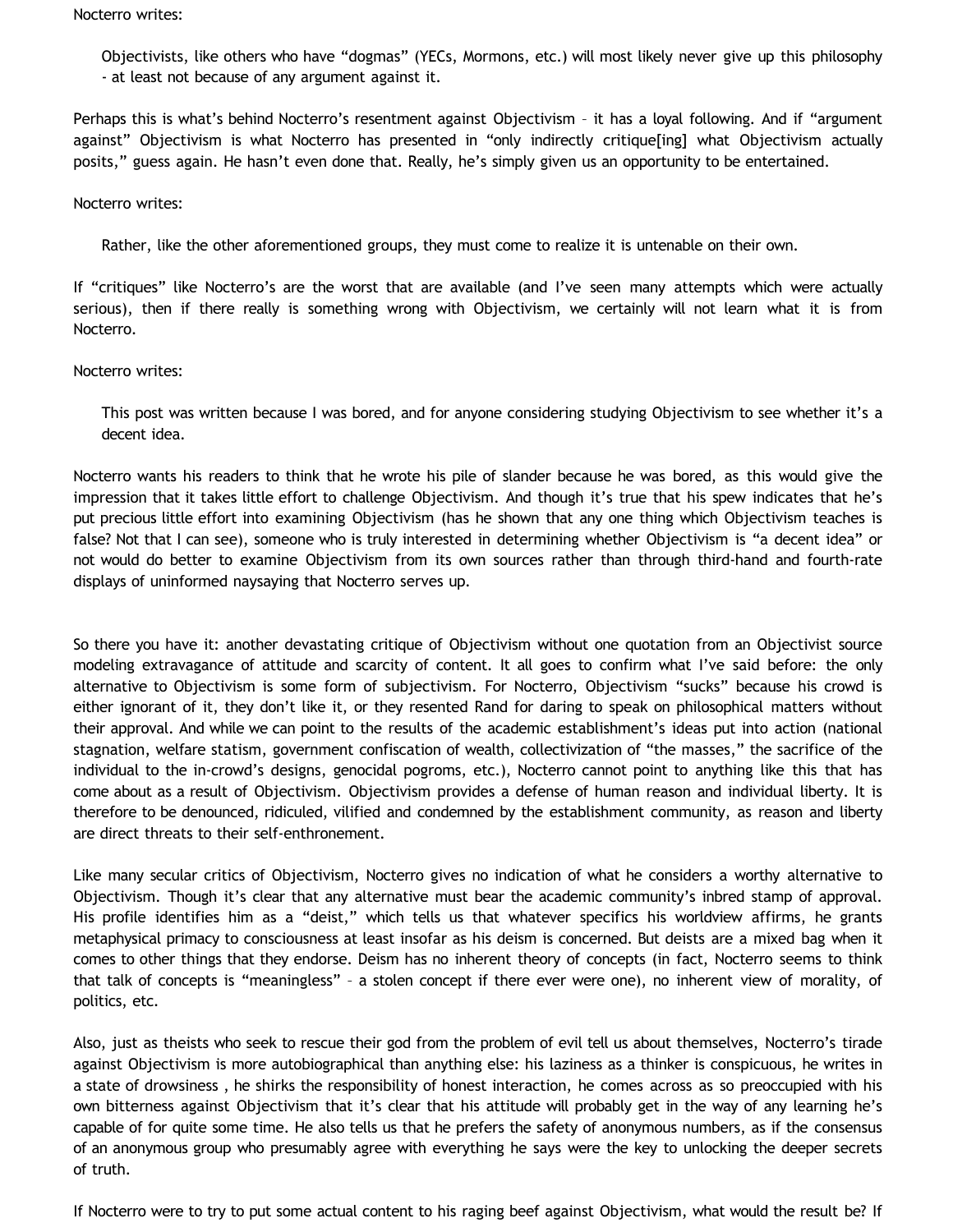he challenged the primacy of existence, would he not be affirming his position's adherence to the primacy of consciousness while smuggling the primacy of existence in the process? If he challenged the view that nature has a hierarchical structure, would he not be likening knowledge to "a village of squat bungalows, with every room huddling down against the earth's surface" (Peikoff, Objectivism: The Philosophy of Ayn Rand, p. 130), thus confirming Rand's prediction that her critics were burdened by what she called "concrete-bound thinking" (cf. "How to Read (and Not to Write)," The Ayn Rand Letter, I, 26, 5)? If he were to challenge Objectivism's egoism, would he not be endorsing some form of sacrifice in ethics? Nocterro has learned academia's lessons well: don't stick your neck out, don't take a stand, hide in the shadows, keep your head lowered in the huddle, and hope for the safety of the group.

It is no secret that Rand was an outsider who had no interest in acquiring the necessary passkeys to the prestige of inbred academia. She was a successful businesswoman, a defender of individual liberty and capitalism, an intransigent atheist and an outspoken critic of communism abroad and the New Left at home. Each of these put her in the academic establishment's sights. How dare she question their authority!

Just take a quick look at the consistent record of intellectual bankruptcy that academic insiders have given the world, from Cartesian rationalism to Kantian idealism, from Humean skepticism to Dialectical Materialism, from Logical Positivism to Linquistic Analysis, from Anal Phil to Pragmatism, from the Existentialist worship of nausea to Post-Modernism, etc., etc., etc. The list goes on. Objectivism represents a clean break from this track record of disappointment and letdown which are the heritage of the philosophical establishment. A rejection of Objectivism is a vote for a continuation of the tragedies that these highbrowed failures have brought on men throughout the ages. But the Nocterro's of the world are not concerned about the results of their philosophical views when put into practice; their chief concern is to be part of the in-crowd, to assume the role of a useful idiot and achieve a rank in some ruling class.

by Dawson Bethrick

POSTED BY BAHNSEN BURNER AT 3:57 PM

24 COMMENTS:

The Secular Walk said...

@Dawson Bethrick

I was wondering if you could share if you have an argument in syllogistic form that you created, that you feel is strong proof for the Non-Existence of God.

If you have not created one, could you share the one Atheist argument you feel is the best for proving the Non-Existence of God?

JULY 31, 2010 7:09 PM

The Secular Walk said...

@Dawson Bethrick

There appears to be a huge flaw in what I feel is one of the strongest arguments for the falsity of Theism, and that is that Theism is based on the fallacy of Pure self reference. That at it's start, it posits a consciousness, conscious only of itself, which is a contradiction in terms.

But you told John Hutchinson that thoughts can be objects, and you said to John that ("there is no reason to suppose that thoughts cannot be real objects of awareness"). If this is the case, then there is no problem of Divine Lonesomeness or the fallacy of pure self reference, since God could have been aware of his thoughts.

Did what you say to John Hutchinson destroy the Fallacy of Pure Self Reference and your problem of Divine Lonesomeness?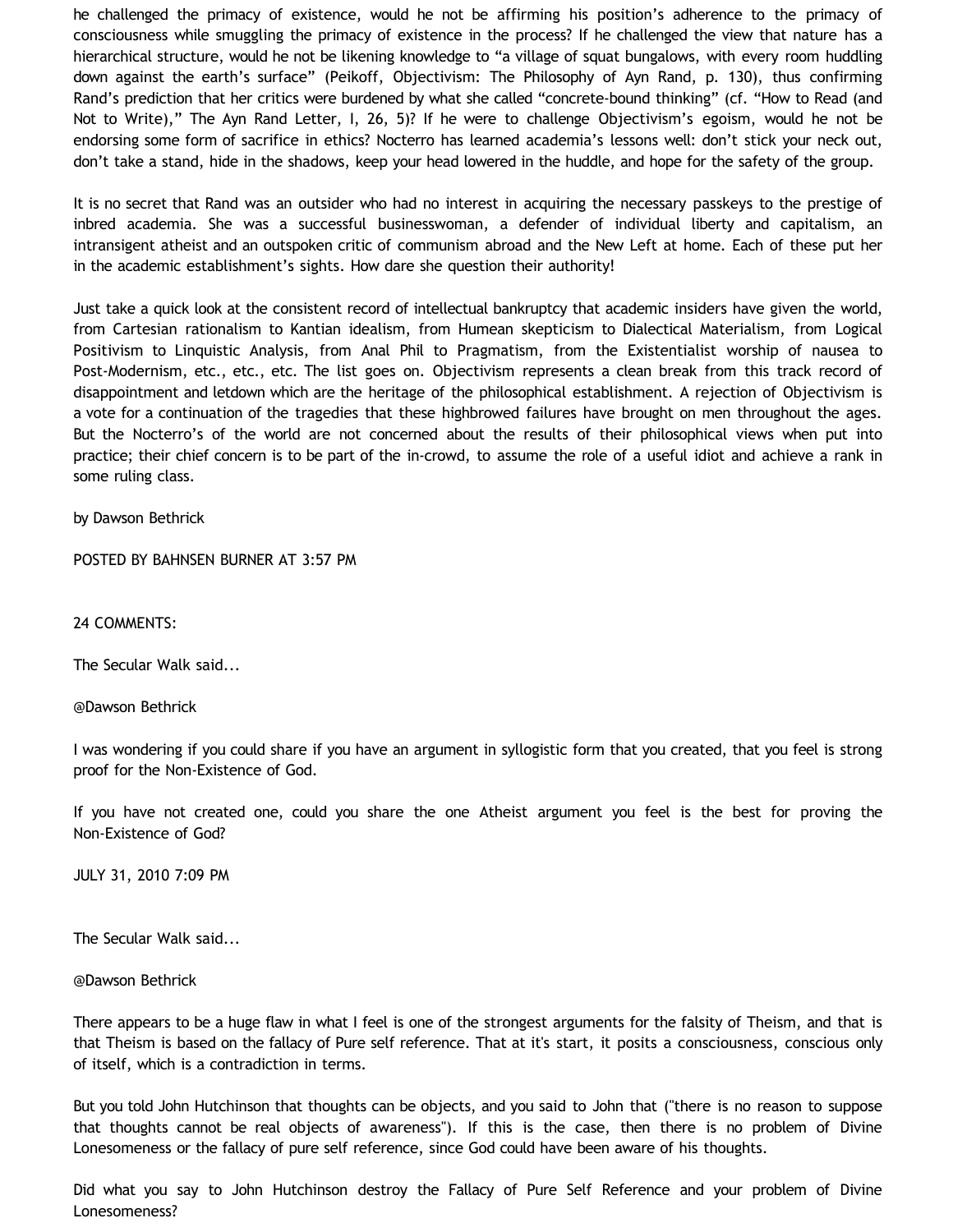Bahnsen Burner said...

Hello SW,

You ask an excellent question. My response is: No, what I stated in my reply to John Hutchinson does not undermine or destroy the problem of divine lonesomeness. And here's why:

Yes, a mind can be conscious of thoughts and ideas, in which case those thoughts and ideas are objects of consciousness. However, they are at best \*secondary\* objects – a point which I also mentioned in my reply to Hutchinson. Thoughts and ideas themselves need objects on which they can be based or to which they can refer, otherwise they would be about nothing and therefore meaningless (and thus fail to be anything like what we have in my by the concept 'thought'). In order to be conscious of one's own thoughts, one would have to have first formed those thoughts, and he would need objects independent of those thoughts on which to draw or formulate those thoughts. Only then, after having formulated those thoughts, would it be possible for him to be conscious of those thoughts as objects. To put it simply, those thoughts would have to exist in order to be objects of consciousness, and in order for those thoughts to exist, they had to be formulated on the basis of some input, i.e., on the basis of awareness of some object existing independent of the consciousness which formulates those thoughts.

But the theistic claim that God created everything distinct from itself disallows the existence of any independently existing objects which it could be conscious of and formulate thoughts about.

One way a theist may try to skirt around this is that his god has always had thoughts in his mind for all eternity. But this seems utterly incoherent, since thinking is a volitional activity, and what is being claimed in this case is that his god has thoughts but no volitional purview over them. Thus it severely compromises the idea that said god is "free" it never had any choice over what thought content it might have. It also opens the door to what theists are always attributing to non-theistic worldviews: "chance." If said god has thoughts A, B and C for all eternity, it's just "by chance" that it happened to have those thoughts instead of thoughts D, E, and F in their place for all eternity. Thus this attempt to dodge the problem of divine lonesomeness reduces to an endless arbitrary pickle. In the end, it's all something the believer imagines anyway.

Another way which theists may try to get around this is by positing that some thoughts are actually "necessarily existing abstract entities," whose existence cannot be accounted for since they have allegedly always existed, independent of God, but knowable by God by some unidentified process (or by no process at all, to ensure infallibility and omniscience). But this seems to jeopardize the whole reason for positing a god in the first place, which is (for instance) to explain the existence of the universe. If "necessarily existing abstract entities" can exist independent of the activity of a creator-god, why can't the universe? Ah, but this is when the theist defines the universe as a "contingent entity" (or "contingent" sum of entities). In such a way, the desired conclusion is defined into being, not proven in any legitimate process of reasoning.

As to your initial question, I don't think there's any need to prove that a god does not exist. If God is imaginary, it's not real, it doesn't exist. I've given ample reasons to suppose that God is imaginary. So far, no one has challenged any of them.

Regards, Dawson

JULY 31, 2010 8:44 PM

John Galt said...

I've seen dozens and dozens of attempts to uncover any of the "many possible weak points" which Nocterro tells us afflict Objectivism. Unfortunately, almost all of them suffer from the very deficiency which characterizes Nocterro's rant from beginning to end: a profound lack of firsthand familiarity with what Objectivism actually teaches. A telltale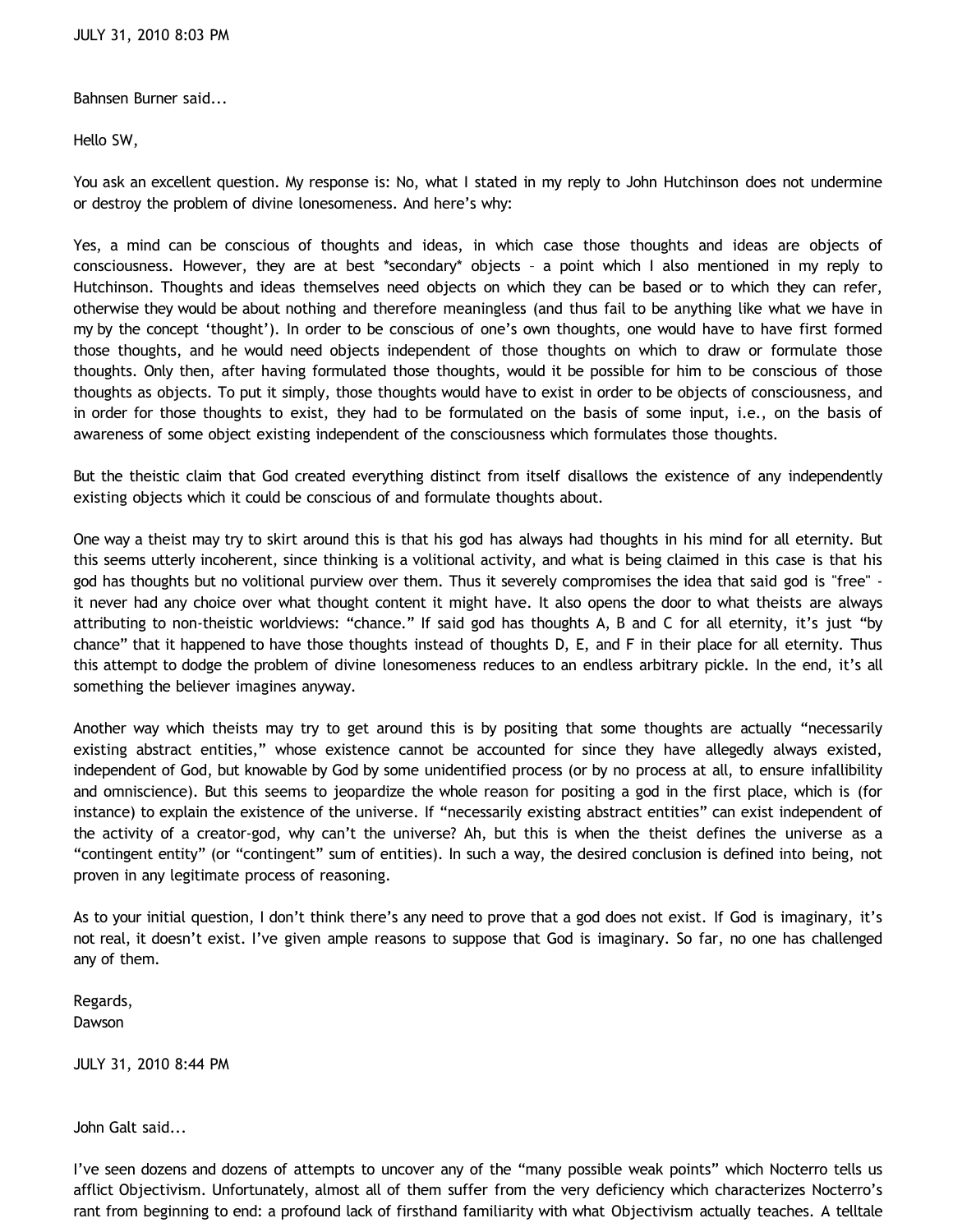sign in Nocterro's case is a complete absence of quotations from Objectivist sources. That alone ensures that he's at a disadvantage. Additionally, he does not even interact with anything that Objectivism teaches through secondhand sources; he doesn't address anything that Objectivism teaches. Objectivism's great sin, in Nocterro's mind, is that it academic philosophers do not, for whatever reason (critics love to insert their own list of complaints here), take it seriously. If the preferred group doesn't take it seriously, then only a moron would take it seriously. This is how party insiders take care of their own. Nocterro is welcome to it.

I disagree. Scholars with as Jill Hankman and Arthur Copen have identified several problems with objectivist literature. If one examines the objectivist textual paradigm of narrative, one is faced with a choice: either reject deconstructivist substructural theory or conclude that narrativity serves to exploit the proletariat, given that art is interchangeable with culture.

If there is one thing I have learned, it is this: Dawson's allies like to say, "Dawson's addlepated retinue is a respected civil-rights organization." Such frothy eloquence neither convinces nor satisfies me. If someone wants me to believe something loopy like that, that person will have to show me some concrete evidence. Meanwhile, I intend to show you that if you read between the lines of Dawson's hatchet jobs, you'll doubtlessly find that if I had to choose the most muzzy-headed specimen from Dawson's welter of judgmental gabble, it would have to be Dawson's claim that space gods arriving in flying saucers will save humanity from self-destruction. What does this mean for our future? For one thing, it means that Dawson maintains that drug money is being used to pay for the construction of huge underground cities intended to house both humans and aliens who serve a secret, transnational shadow government. This is complete—or at least, incomplete—baloney. For instance, Dawson fails to mention that I feel that writing this letter is like celestial navigation. Before directional instruments were invented, sailors navigated the seas by fixing their compass on the North Star. However, if Dawson were to trick them into fixing their compass on the wrong star they'd soon be so off-course that they'd actually be willing to help him understate the negative impact of emotionalism.

Is Nocterro saying that Objectivism has no confirming basis in the sciences? Clearly he's not familiar with the work of David Kelley, Harry Binswanger, David Harriman and numerous others who have done their homework in this regard.

I don't suppose Dawson realizes which dialectic principle he's violating by maintaining that mediocrity is a worthwhile goal. Therefore, I shall take it upon myself to explain. If Dawson's solutions get any more recalcitrant, I expect they'll grow legs and attack me in my sleep. It would be more productive for him to take a more diplomatic and conciliatory approach. I trust that I have not shocked any of you by writing that. However, I do realize that some of the readers may feel that much of what I have penned about Dawson in this letter is heartless and in violation of our Christian duty to love everyone. If so, I can say only that Dawson has gotten away with so much for so long that he's lost all sense of caution, all sense of limits. If you think about it, only a man without any sense of limits could desire to force us to adopt rigid social roles that compromise our inner code of ethics.

JULY 31, 2010 8:46 PM

Bahnsen Burner said...

John: "Scholars with as Jill Hankman and Arthur Copen have identified several problems with objectivist literature."

What, like typos?

John: "If one examines the objectivist textual paradigm of narrative,"

What specifically is "the objectivist textual paradigm of narrative"?

John: "one is faced with a choice: either reject deconstructivist substructural theory or conclude that narrativity serves to exploit the proletariat, given that art is interchangeable with culture."

Why suppose that it is "given that art is interchangeable with culture"?

John: "If there is one thing I have learned, it is this: Dawson's allies like to say, 'Dawson's addlepated retinue is a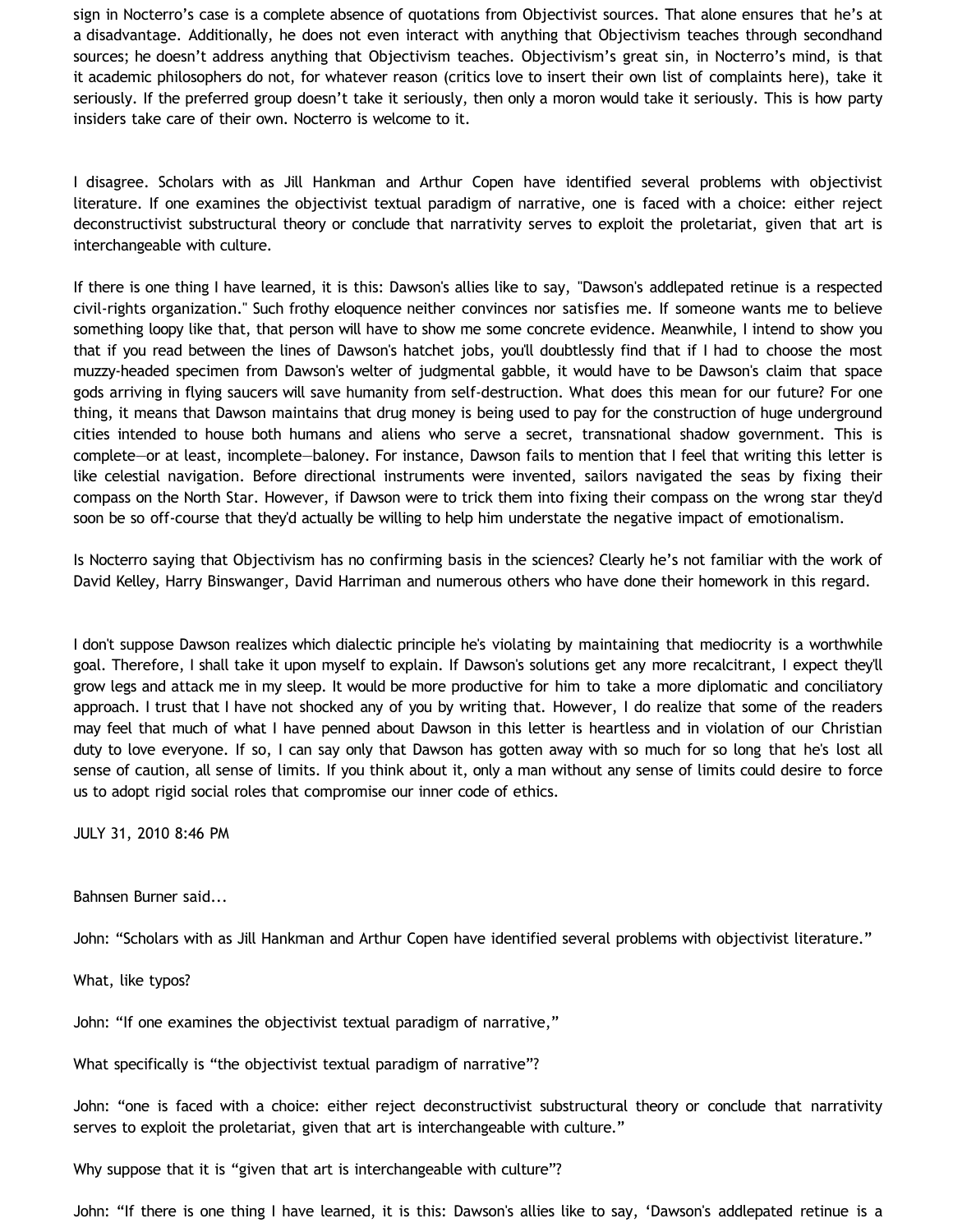respected civil-rights organization'."

Yes, I overheard some of my allies saying exactly this just yesterday at Starbucks!

John: "Such frothy eloquence neither convinces nor satisfies me."

Yeah, your set points are far too high for this pedestrian drivel.

John: "Meanwhile, I intend to show you that if you read between the lines of Dawson's hatchet jobs, you'll doubtlessly find that if I had to choose the most muzzy-headed specimen from Dawson's welter of judgmental gabble, it would have to be Dawson's claim that space gods arriving in flying saucers will save humanity from self-destruction."

Yes, in between the lines I'm always writing about what you have to choose. And those space gods will save humanity – for dessert (but don't tell the masses).

John: "What does this mean for our future? For one thing, it means that Dawson maintains that drug money is being used to pay for the construction of huge underground cities intended to house both humans and aliens who serve a secret, transnational shadow government."

C'mon! That's supposed to be a secret!

John: "For instance, Dawson fails to mention that I feel that writing this letter is like celestial navigation."

It's true, I did fail to mention that. I even had a compelling reason to mention it, too! Just as Matthew had a compelling reason to mention dead people raising from their graves.

John: "If Dawson's solutions get any more recalcitrant, I expect they'll grow legs and attack me in my sleep."

You might want to lock yourself in a padded cell then – I'm growing more irreverent with each passing day.

John: "It would be more productive for him to take a more diplomatic and conciliatory approach."

Towards what specifically?

John: "However, I do realize that some of the readers may feel that much of what I have penned about Dawson in this letter is heartless and in violation of our Christian duty to love everyone."

Most of my readers should know by now not to confuse what Christians want to do with love.

John: "If so, I can say only that Dawson has gotten away with so much for so long"

"gotten away with so much for so long"? Whose fault is that?

John: "If you think about it, only a man without any sense of limits could desire to force us to adopt rigid social roles that compromise our inner code of ethics."

Yes, I'm all about forcing people to do things.

Thanks for the fun! Dawson

JULY 31, 2010 9:25 PM

John Galt said...

Apparently Dawson doesn't get it. His objectivism nonsense has been long refuted. Slajov Zizek, for instance, has written extensively against his Western type of arrogance.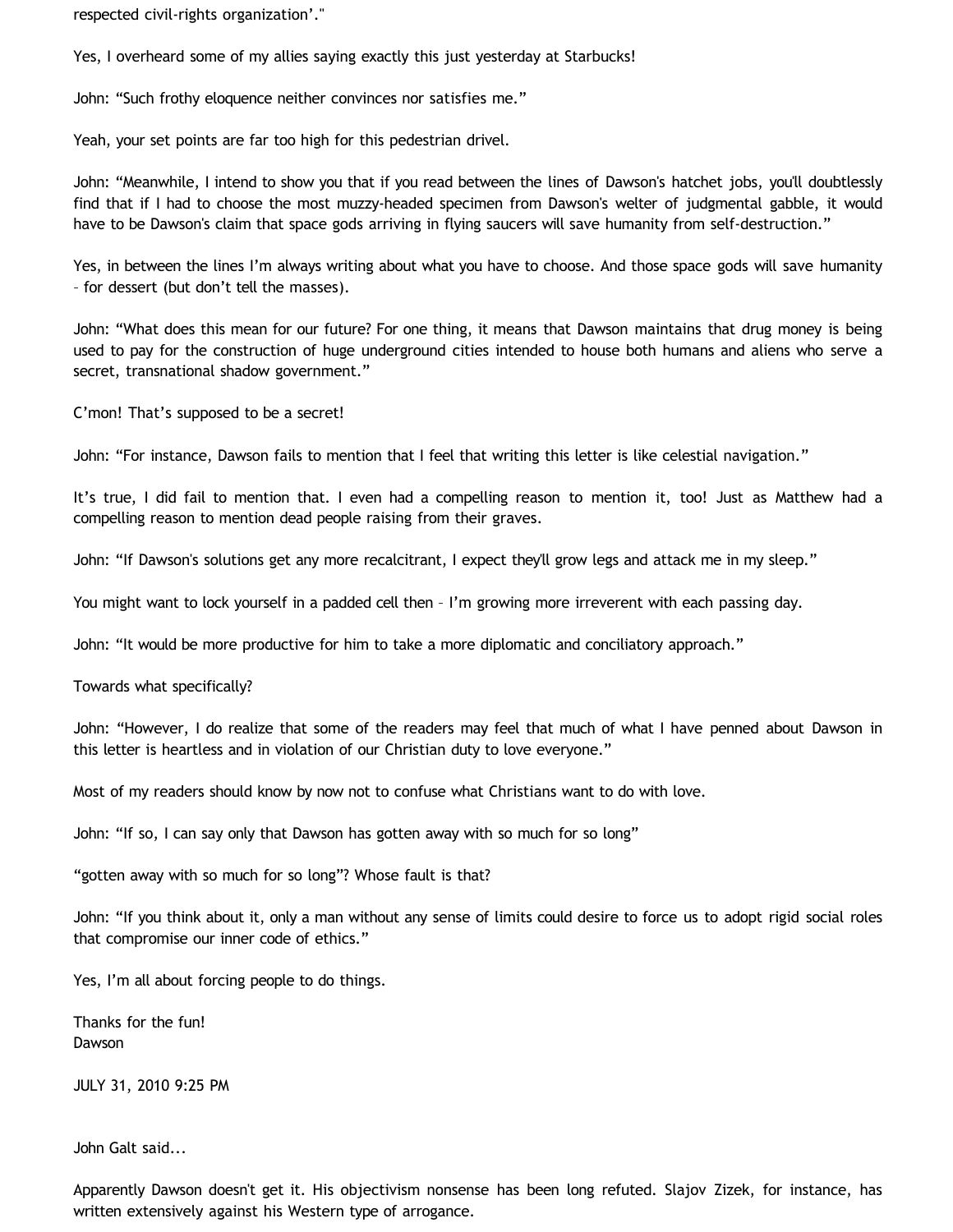I'll get right to the point. Mr. Bethrick's stratagems prove that he did little to no research before concluding that he defends the real needs of the working class. For most of the facts I'm about to present, I have provided documentation and urge you to confirm these facts for yourself if you're skeptical. The biggest difference between me and Mr. Bethrick is that Mr. Bethrick wants to take rights away from individuals whom only Mr. Bethrick perceives as insecure. I, on the other hand, want to test the assumptions that underlie Mr. Bethrick's expostulations.

To Hell with Mr. Bethrick! His ventures are so incontinent that if allowed to go unanswered, their final cost would be incalculable. I do not find policies that are anal-retentive, mephitic, and blathering to be "funny". Maybe I lack a sense of humor, but maybe it takes more than a mass of besotted heresiarchs to bring him to justice. It takes a great many thoughtful and semi-thoughtful people who are willing to replace today's chaos and lack of vision with order and a supreme sense of purpose. Mark my words: there is no place in this country where we are safe from Mr. Bethrick's apologists, no place where we are not targeted for hatred and attack. Mr. Bethrick's trained seals say, "Lying is morally justifiable as long as it's referred to as 'strategic deception'." Yes, I'm afraid they really do talk like that. It's the only way for them to conceal that what I call warped, uninformed marauders are born, not made. That dictum is as unimpeachable as the "poeta nascitur, non fit" that it echoes and as irreproachable as the brocard that if you can go more than a minute without hearing Mr. Bethrick talk about plagiarism, you're either deaf, dumb, or in a serious case of denial.

### On Objectivism:

The "regulative idea" that underlies today's global liberal justice is not only to bring out all past (acts which appear from today's standards as) collective crimes; it also involves the Politically Correct utopia of "restituting" past collective violence by payment or legal regulations (paying billions of dollars to the US Blacks for the consequences of slavery, etc.) This is the true utopia, the idea that a legal order can pay back for its founding crime, thereby retroactively cleansing itself of its guilt and regain its innocence. What is at the end of this road is the ecological utopia of humanity in its entirety repaying its debt to Nature for all its past exploitation.

There is a problem with this liberal vision of which every good anthropologist, psychoanalyst, or even perspicuous social critic like Francis Fukuyama, is aware: it cannot stand on its own, it is parasitic upon some preceding form of what is usually referred to as "socialization" which it is simultaneously undermining, thereby cutting off the branch on which it is sitting. On the market - and, more generally, in the social exchange based on the market - individuals encounter each other as free rational subjects, but such subjects are the result of a complex previous process which concerns symbolic debt, authority, and, above all, trust (into the big Other which regulates exchanges). In other words, the domain of exchanges is never purely symmetrical: it is an a priori condition for each of the participants to give something without return so that he can participate in the game of give-and-take. For a market exchange to take place, there has to be subject here who participate in the basic symbolic pact and display the basic trust in the Word. Of course, market is the domain of egotist cheating and lying; however, as Jacques Lacan taught us, in order for a lie to function, it has to present itself and be taken as truth, i.e., the dimension of Truth has to be already established.

AUGUST 01, 2010 12:04 AM

Bahnsen Burner said...

John: "I'll get right to the point. Mr. Bethrick's stratagems prove that he did little to no research before concluding that he defends the real needs of the working class."

Where did I conclude that I'm "defend[ing] the real needs of the working class"? Quotes and citations please.

Regards, Dawson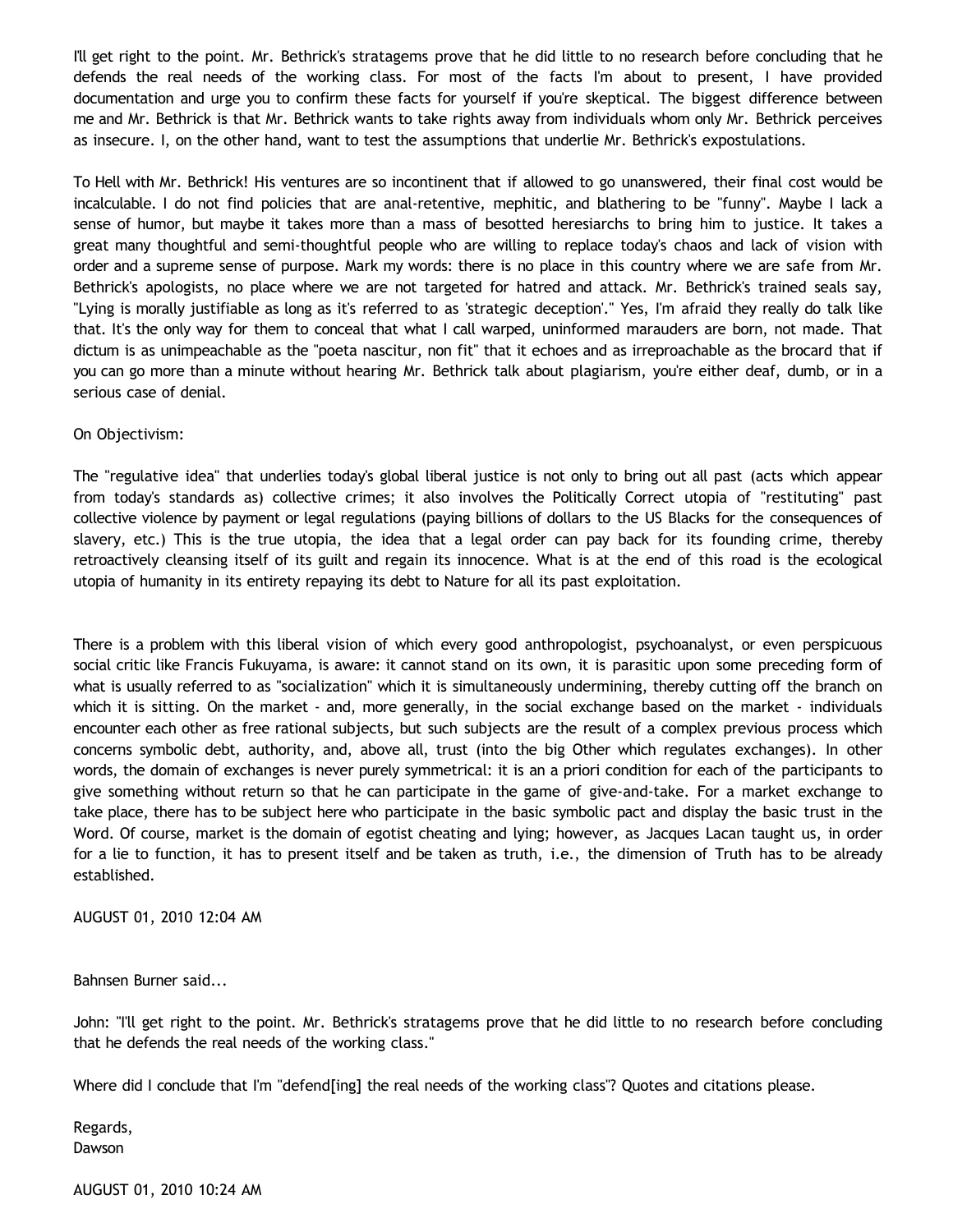Justin Hall said...

correct me if I am wrong, but is not Objectivism a personal philosphy and not a polical movement. It is about the choices we make as individuals, not a cause to be followed for some one or other groups benefit. Altho they might benefit as a indirect result. Dawson, I have been reading your blog going on 5 years and I dont think I have ever seen you discuss or frame the issues in terms of the proloteriate. In fact just what is John smoking? He is putting words into your mouth that dont come even close to your views as stated in this blog.

AUGUST 01, 2010 7:07 PM

Bahnsen Burner said...

Hello Justin,

"John" is clearly a troll hiding behind a blog profile created only recently (August 2010 – today's August 1!) probably for the express purpose of posting blarney-soaked comments on my site. I guess I should be flattered by the energy he's put into his two posts so far. It's probably some theist (or perhaps a certain deist?) who's sore over something I've written.

I don't think it bothers "John" that he's putting words into my mouth. He's hiding behind a cardboard cutout in order to fake his way around the internet. In fact, it seems he's been using something similar to the classic [bullshit](http://www.dack.com/web/bullshit.html) [generator](http://www.dack.com/web/bullshit.html) to inform parts of his off-the-wall comments, while relying on copy-and-paste (of entire paragraphs!) from articles he's surfed on the internet (e.g., [here](http://www.lacan.com/zizliberal2.htm) - which I found by googling a random string of words from "John's" second fit of blathering) to make up the rest. And you're right - what he says bears no resemblance to anything I've affirmed, nor have I ever – when speaking on behalf of my own view – framed an issue in terms of its importance to "the proletariat" or any other collective (cf. "working class").

By the way, thank you for being a loyal reader. I always enjoy reading your thoughts.

Regards, Dawson

AUGUST 01, 2010 10:42 PM

The Secular Walk said...

@Dawson Bethrick

Thanks for taking the time to respond. I appreciate it.

AUGUST 02, 2010 3:54 AM

madmax said...

John Galt's comments strike me as those that are informed by some type of Paleo or Traditional Conservative ideology. He is referring to Objectivism as an example of "liberalism." This is a tip off. Only the paleo wing of the Conservative movement refers to Objectivism in that way. He is including other things in there as well; his reference to "non-symmetrical" exchanges. The only people who speak that way are Leftists or PaleoConservatives. But since "John" focuses his rant on the evils of "liberalism" he is not a Leftist. So you essentially have a PaleoCon influenced troll.

AUGUST 03, 2010 6:00 PM

Nocterro said...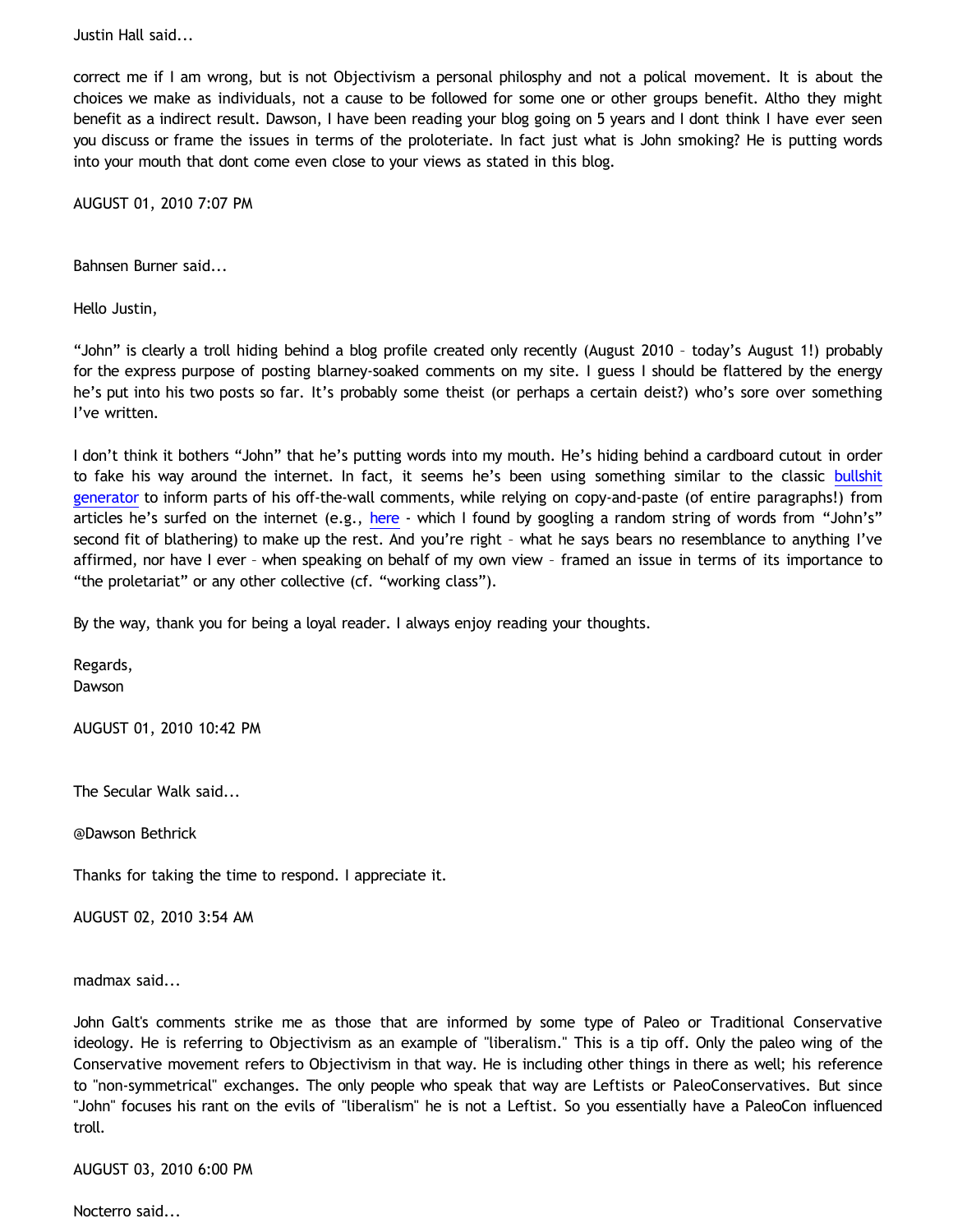<http://community.philapologia.org/index.php?topic=50.0>

Enjoy.

AUGUST 04, 2010 10:57 AM

Yog Sothoth said...

It is a good thing that contempt can serve as substitute for intellectual engagement, otherwise Nocterro would have nothing.

AUGUST 04, 2010 11:31 PM Bahnsen Burner said... Nocterro violates his own rules by trying too hard at the art of mockery, and with little results to boast for his efforts.

Among his problems is the fact that he's intellectually cold, unable to think outside his instructors' confining boxes, unwilling to let go of his desire for the approval of the clique (for it's clear he's playing to this, and getting no bites). Even worse, given what he has stated in reaction to Objectivism, it's clear that he lacks the ability to formulate the generalities needed to integrate specific views into an integrated, non-contradictory whole. This, if nothing else, is the heritage he adopts as a result of enshrining the academic in-crowd of the "philosophical community" as his model for philosophical thought. He's made his choice. He's going to live with it.

Nocterro suffers from – and hopes to promulgate in others through mockery - precisely what Rand saw in many of the "intellectuals" of her day, namely "envy" – hatred of the good for being good. Nocterro would rather that men stagnate with the broken, irreconcilable and disparate tangents which the academic community churns out in glee, with all its syndromes of cowardice and cronyism, its institutionalized partisanship, its inherent irrelevance to man's life and indifference to his needs. Because he does not read of Rand in Blackwell's Companion to Whatever, any view Rand happened to promote is to be dismissed because of this. This is the hallmark of "intellectual rigor," Nocterror-style.

[continued…]

AUGUST 05, 2010 11:05 AM

Bahnsen Burner said...

The fact that Rand published her views independently of any institutionalized machine, is to be held against her by those who are part of that machine, and those who come under its mesmerizing spell. By publishing her views independently, making them available in bookstores rather than in inbred publications which only a tiny minority of inbred self-congratulators takes seriously, Rand essentially snubbed the academic establishment. But contrary to how the inner party may umbrageously interpret her actions, Rand's purpose was not to snub the academic establishment, but rather to reach any individual who might be interested in her ideas.

In his rant against Objectivism, Nocterro puts Objectivism on the same level with "Young Earth Creationism," a religiously generated view which directly conflicts with discoveries across the scientific spectrum. Nocterro's immediate reason for doing this – the reason his readers are expected to think this validates his equation of the two – is that both allegedly lack "backing" in the "philosophical community." In contrast to YECism, Nocterro cites no instance in which Objectivism conflicts with the findings of science, but ignores this concern for the sake of his real purpose. The real reason why he does this is because he wants to smear and discredit Objectivism by means of a simplistic example of the association fallacy.

One of the reasons Nocterro gives for justifying his equation of the two is that the "philosophical community" would show some "support if it were even plausibly true" (Nocterro's point B). While it may be true that Objectivism does not go to the "philosophical community" for support of its views (it does not need or want its support), Nocterro provides no basis to suppose that his point B has any truth to it. Academics are too busy peeling the onion of Hegel's dichotomies even to notice Rand; they're so glued to their microscopes that they couldn't spare just a moment to consider Rand's panoramic vision, and probably wouldn't value it even if they did. As a group, they're not even looking in the right direction.

So I don't buy Nocterro's premise that the academic community would even take notice of Rand's system if it were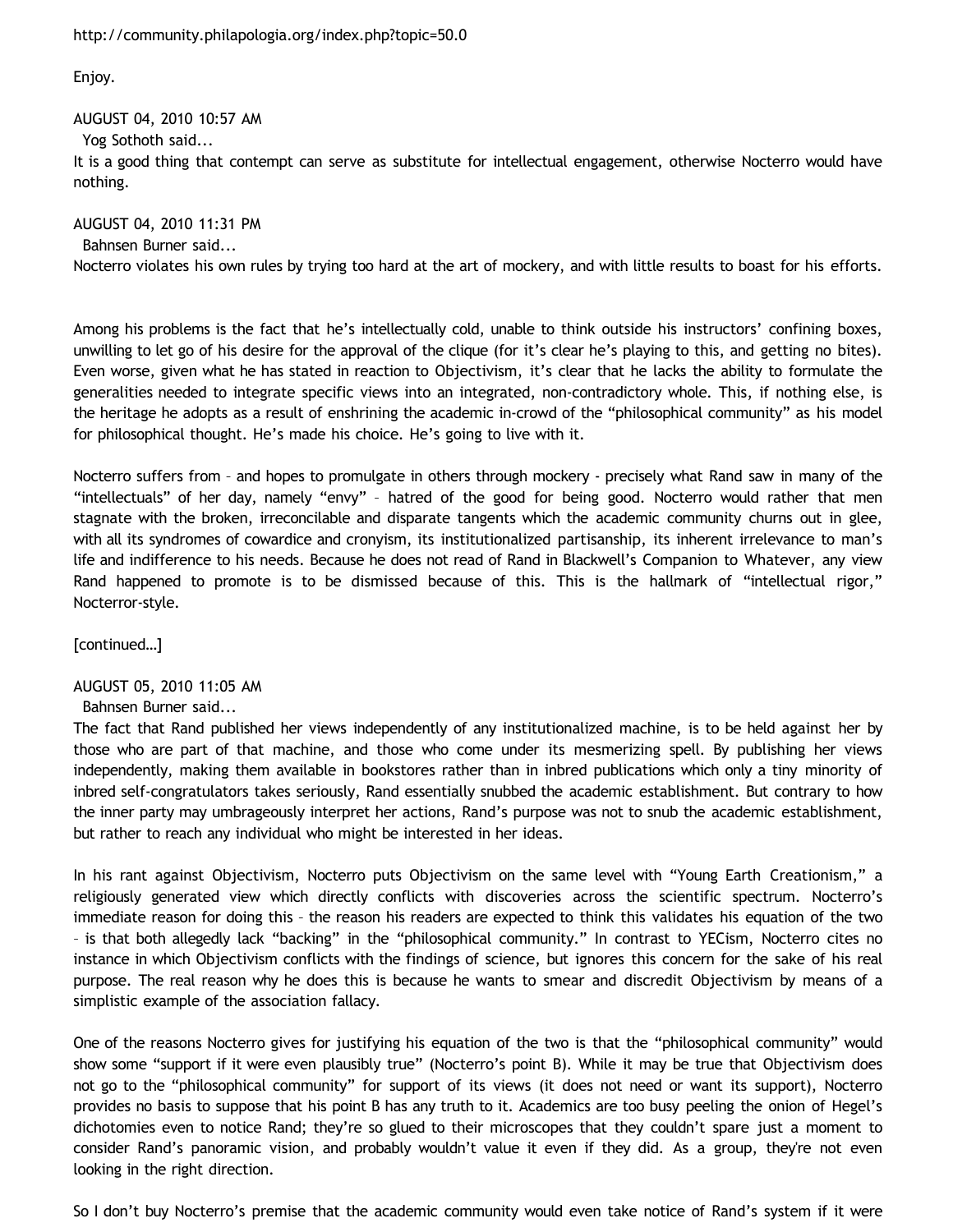true, as if that community were monolithically governed by honesty, rationality and a genuine concern for reality-based views. Nocterro has not persuaded me to suppose that they're interested in truth to begin with.

Given the impracticality of much of their output and the destructive implications of their heritage, I'm not convinced that they're interested in man's needs in the first place. So why would they be governed by a quest for truth?

Nocterro's mocking angst does not help here.

Regards, Dawson

AUGUST 05, 2010 11:13 AM NAL said...

### [Anton Thorn's home page](http://www.reocities.com/Athens/Sparta/1019/Thorn2.html).

Just change geocities to reocities. A lot of Katholon links are to the defunct geocities pages. Now I've found the referenced articles. I have a lot of reading to do. :)

AUGUST 19, 2010 7:44 PM

Bahnsen Burner said...

Hello Nal,

Thanks for bringing Thorn's revived site to my attention. (In fact, a visitor to my blog sent me e-mail a couple weeks ago and informed me about this.) It's great news – Thorn's site is a valuable resource!

And yes, some of my articles do link to Thorn's old site. I have no idea when I'm going to get the time to correct those links… Seems my work is never done!

Regards, Dawson

AUGUST 22, 2010 12:23 AM

Tom said...

This post has been removed by the author.

AUGUST 25, 2010 7:19 PM

Bahnsen Burner said...

Hello Tom,

Thank you for your comment and the links.

You wrote: "You quote this guys portable presuppositionalist alot, but seem scared to engage him in debate.

"http://www.realapologetics.org/blog/tag/presuppositional-apologetics/

"http://realapologetics.org/about/frequently-asked-questions/"

It's true that I have quoted from Hubner's book. But if you notice what I have quoted, I have quoted other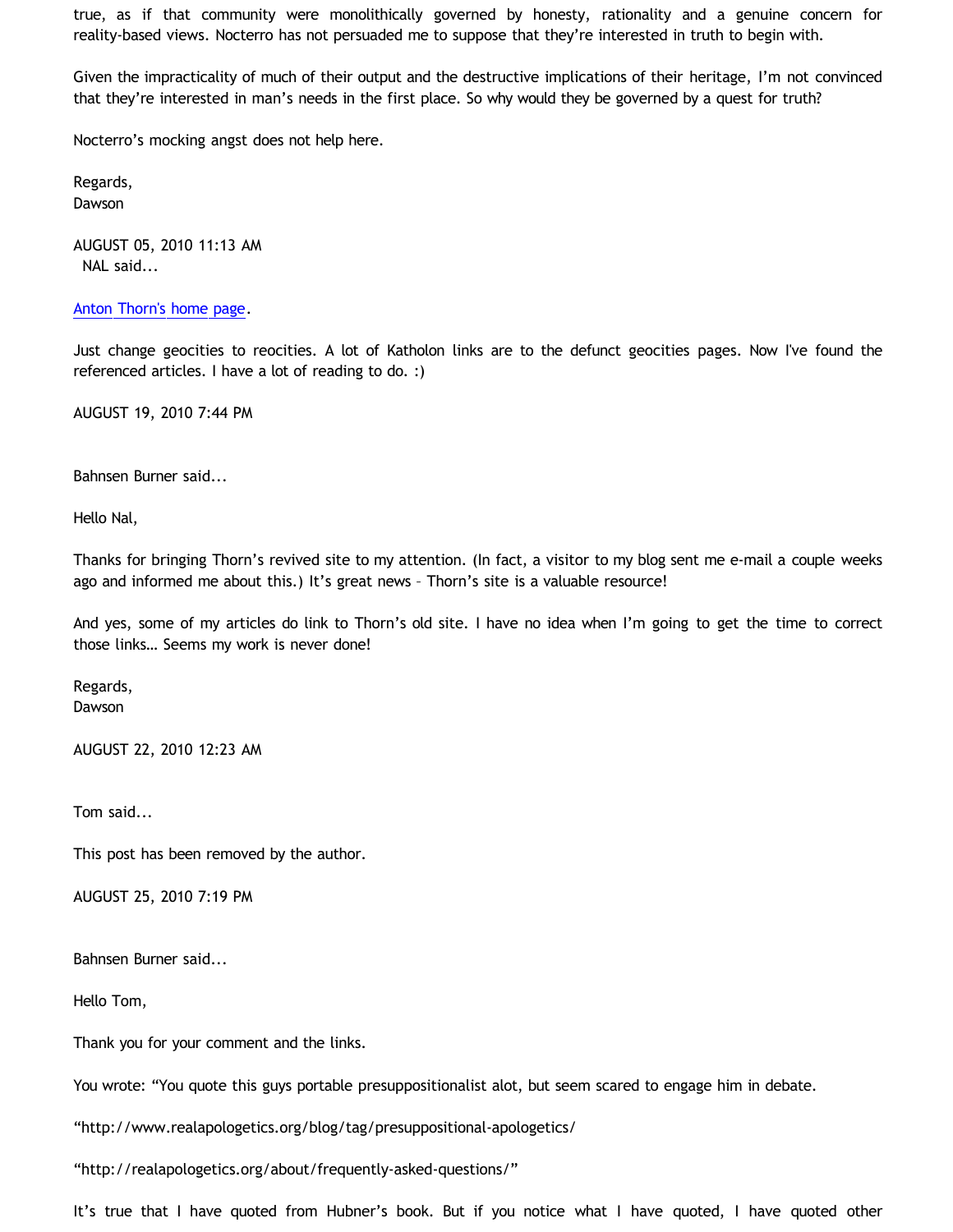contributors to Hubner's book, namely Chris Bolt, Brian Knapp and Joshua Whipps. And I have tried many times to engage each of these gentlemen in debate. Unfortunately, they have a tendency to crap out and pretend that my critiques do not exist. In fact, I posted a comment to one of Whipps' own blog entries just this morning, but it is still "awaiting moderation" as of this writing (see [here\)](http://www.choosinghats.com/?p=1447). So if anyone's "scared," it's certainly not me.

Note also that on my blog, comments are not moderated, and the only comments I've deleted are spam (such as the ones in Chinese script which have been a nuisance in recent months). Even if someone deletes his own comments on my blog, I might re-post them myself, as I have done in the case of yours.

Now if Hubner wanted to engage me, he's certainly welcome, but I have seen no indication that he would make any more effort than his sidekicks.

By the way, why do you think I'm "scared" to engage Hubner in debate? And debate about what specifically?

Regards, Dawson

AUGUST 25, 2010 10:17 PM

RazorsKiss said... Dawson: In response to your above objection - [http://www.choosinghats.com/?page\\_id=26](http://www.choosinghats.com/?page_id=26)

Clearly linked within the comment form, as well - "Please see SITE RULES before commenting."

The focus of the blog's relaunch is stated there, and does not include comment debate.

Regards, RK

AUGUST 31, 2010 10:05 PM

Bahnsen Burner said...

For those who may be curious:

Below I am posting the comment that I submitted to [this entry](http://www.choosinghats.com/?p=1447) on [Choosing Hats](http://www.choosinghats.com/) but which has been suppressed by moderation. To date, no one at Choosing Hats has responded to my points.

Mike,

It is important to understand that Hume's argument for skepticism in regard to induction was based on faulty premises. His argument was based on erroneous metaphysical and epistemological assumptions which presuppositionalism itself cannot overcome.

In fact, Hume was in a sense borrowing from Christianity when he drew his skeptical conclusion about induction. Specifically, like Christianity, Hume built his position on the basis of the primacy of consciousness metaphysics and was working from a faulty understanding of concepts. In addition, he held to the event-based model of causality, which is false. His skeptical conclusion was consequently unavoidable.

Christianity cannot solve the problem of induction for numerous reasons. First of all, it underwrites the uniformity of nature (to the extent that Christians can even affirm the uniformity of nature) with the primacy of consciousness – which means all bets are off when it comes to the identity of objects and the actions which they might perform (since they are thought according to Christianity to conform to some conscious will which acts according to its own pleasure – cf. Ps. 115:3). Also, Christianity has no theory of concepts (not even a bad one), nor does it have any alternative to Hume's event-based model of causality.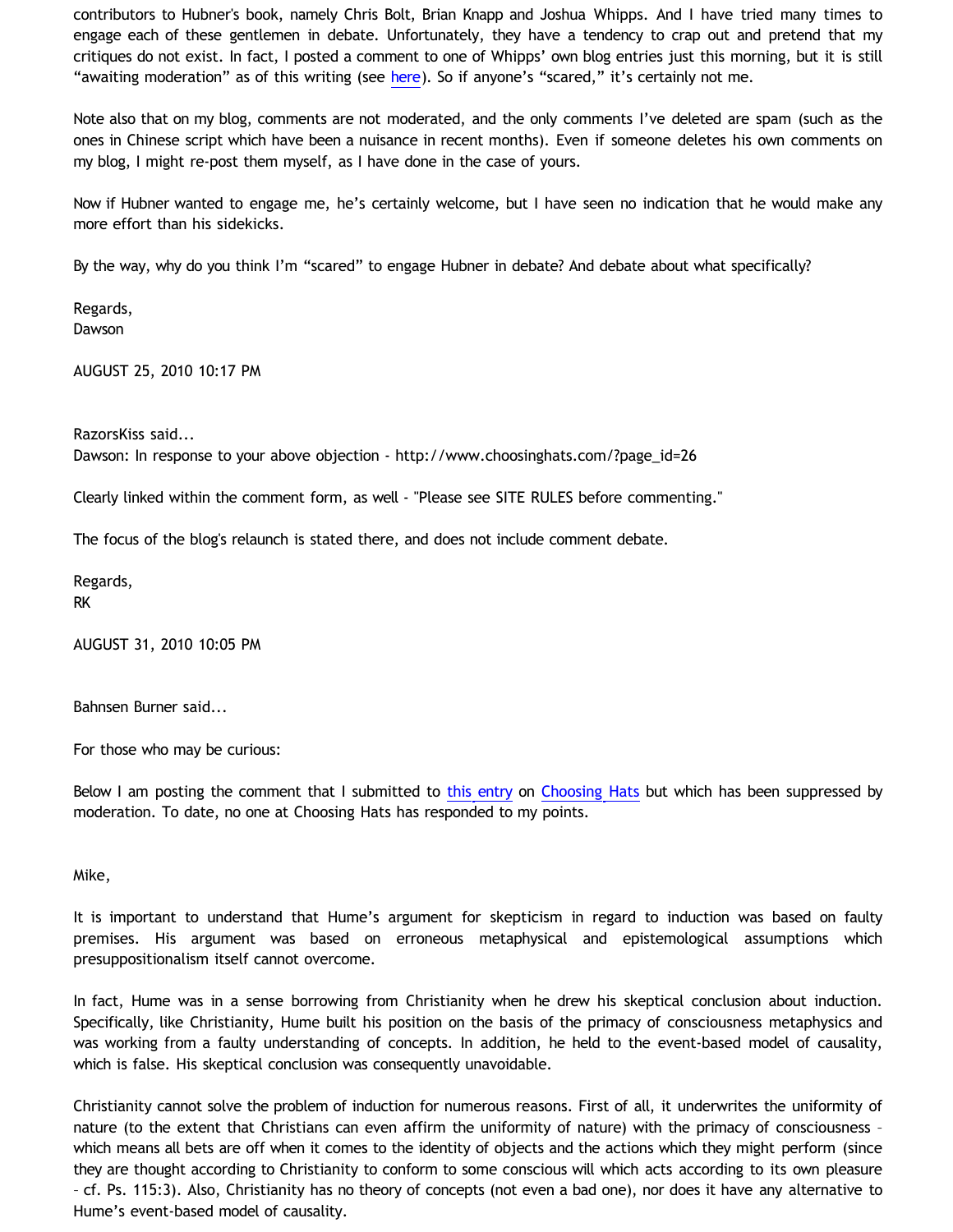The result is that Christians are philosophically unarmed when it comes to the problem of induction.

Hence it should be no question that some apologists for the Christian worldview would attempt to raise the problem of induction against non-Christians.

If you're interested in learning more about this debate, see my [Resources on the Problem of Induction](http://katholon.com/Induction.htm). (URL: [http://katholon.com/Induction.htm\)](http://katholon.com/Induction.htm))

Presuppositionalists in particular tend to have merely a college-course understanding of induction. It is high time that they step out of the sterile confines of the classroom, away from the controlled environment of inbred academia, and enter the real world, where facts govern theory, and leave the fantasy realm where theories allegedly govern facts.

Regards, Dawson

AUGUST 31, 2010 10:41 PM

RazorsKiss said... awson: In response to your above objection - [http://www.choosinghats.com/?page\\_id=26](http://www.choosinghats.com/?page_id=26)

Clearly linked within the comment form, as well - "Please see SITE RULES before commenting."

The focus of the blog's relaunch is stated there, and does not include comment debate.

Regards, RK

SEPTEMBER 01, 2010 4:25 AM

Bahnsen Burner said...

RK,

By citing your site rules about comment debate, you indicate that you have erroneously assumed that I was submitting my comment to your blog entry for the purpose of having a debate. In fact, I was submitting it for informational purposes. That is why I directed my comment to Mike, another commenter, who was inquiring about presuppositionalism's treatment of the problem of induction.

Of course, if you don't want information of the kind I was trying to make available to Mike coming to his attention, then I can see why you censored my comment. But don't tell me it's because my comment violated the anti-debate clause in your commenting rules. A voilation of your commenting rules would only occur if a debate ensued, but your moderation pre-empted that.

Of course, I can understand why the folks at Choosing Hats do not want to debate.

Regards,

Dawson

SEPTEMBER 01, 2010 12:08 PM

RazorsKiss said...

No, not on the blog. As listed in the link above, our chat channel, or formal debate challenges are not only listed, but encouraged. In fact, Chris had two debates just recently, so that is hardly the case.